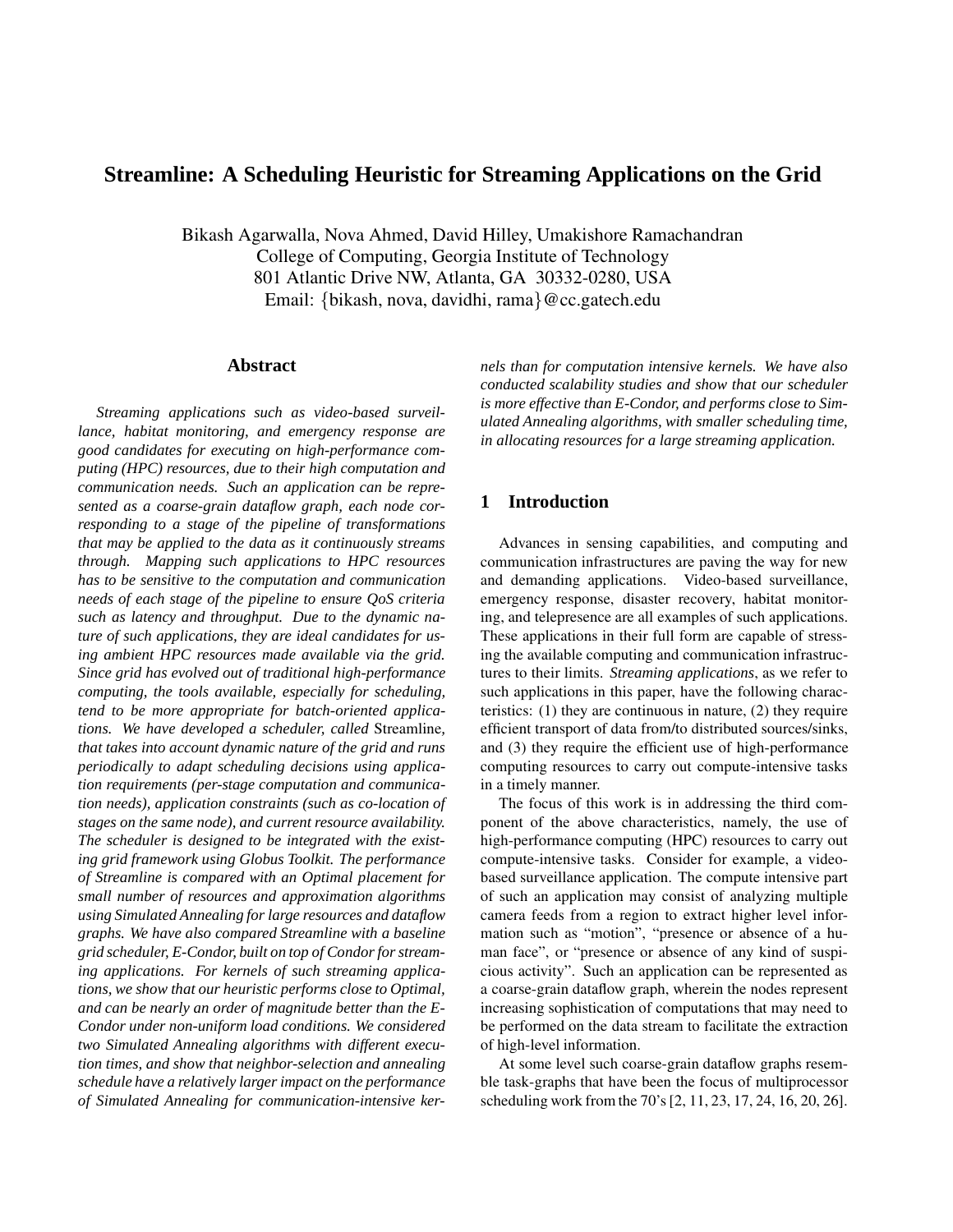However, there are several crucial differences. In multiprocessor scheduling, a task-graph (a directed acyclic graph) is used as an ordering mechanism to show the dependencies among the individual tasks of a parallel computation. These dependencies are respected and exploited in arriving at a mapping heuristic (since the scheduling problem is known to be NP-Complete) that maximizes the utilization of the computational resources and reduces the completion time of the application. The coarse-grain dataflow graph of a streaming application, on the other hand, is a representation of the processing that is carried out on the data during its passage through the pipeline of stages. In the steady state, all the stages of the pipeline are working on different snapshots of the stream data. For example in a video-based surveillance application, when the n-th stage is working on the (hitherto transformed results of the)  $i^{th}$ frame of video, the first stage of the pipeline is working on the  $(n + i)^{th}$  frame. So the scheduling of such streaming applications is not an ordering issue; rather, it is a matter of mapping the different stages of the pipeline to the available resources respecting the computation and communication requirements of each stage with a view to optimizing the latency and throughput metrics of the entire pipeline.

An interesting aspect of this emerging class of streaming applications is that they are *ubiquitous* and *dynamic*. Thus, HPC resources are needed in a distributed manner to address the dynamic needs of an application. For example, in a video-based surveillance application the video feeds from the northwest corner of a campus may need to be analyzed due to some suspicious activity detected there. Grid computing offers the ability to harness the ambient HPC resources for a compute intensive problem. Grid computing has its roots in traditional high-performance computing, with initial efforts focused on scientific and engineering applications. While there have been efforts to expand the reach of the grid to support interactive [25] and streaming applications [9], the scheduling infrastructure available in the grid is largely geared to support batch-oriented applications.

In this paper, we study the problem of scheduling streaming applications on the grid. The scheduling heuristic, called *Streamline*, is designed specifically to adapt to the dynamic nature of grid environment and varying demands of a streaming application. It runs periodically and takes into account (a) computation and communication requirements of the various stages of the dataflow graph, (b) any applicationspecified constraints, and (c) the current resource (processing and bandwidth) availability. The output of the scheduling heuristic is a placement of the stages of the pipeline on the available HPC resources such that the latency and throughput of the application are optimized. Streamline is evaluated as a placement algorithm to measure the quality of the generated solutions so that proper dynamic task migration decisions can be taken in a grid deployment without degrading the overall performance of a streaming application.

We have designed our scheduling heuristic over the existing grid framework, using Globus Toolkit [14]. In our experimental study, we compare Streamline with the Optimal placement for small dataflow graphs and with Simulated Annealing algorithms otherwise. We also analyze how existing batch schedulers in grid can be enhanced to support streaming applications using Condor[4] as an example. Condor, a well studied resource allocator for grid, uses DAGMan[15] for task graph based applications. DAG-Man is designed for batch jobs with control-flow dependencies and ensures that jobs are submitted in proper order, whereas different stages of a streaming application work concurrently on a snapshot of data. Thus, we have extended Condor to meet the particular streaming requirements, resulting in a baseline scheduler called *E-Condor*. We compare the performance of Streamline with Optimal, Simulated Annealing, and E-Condor for "kernels" of streaming applications. The results show that our heuristic performs close to Optiman and Simulated Annealing, and is better than E-Condor by nearly an order of magnitude when there is non-uniform CPU resource availability, and by a factor of four when there is non-uniform communication resource availability. We have considered two variants of Simulated Annealing algorithm with different execution times and observe that neighbor-selection and annealing schedule in an Simulated Annealing algorithm have a relatively larger impact on the performance of generated schedule for communication-intensive kernels than for computation intensive kernels. We have also conducted scalability studies and demonstate the scalability of our heuristic for handling large-scale streaming applications. The results show that our scheduler is more effective than E-Condor in handling large dataflow graphs, and performs close to Simulated Annealing algorithms, with smaller scheduling time.

The rest of the paper is organized as follows. In Section 2, we define the scheduling problem. Section 3 describes our Streamline scheduling heuristic. We present the overall system architecture that integrates Streamline into the grid computing framework in Section 4. The experimental setup, performance evaluation and results are presented in Section 5. We put our work in the context of other related works in Section 6 and present our conclusions in Section 7.

### **2 Problem Definition**

A scheduling system model in the grid environment consists of an application, available resources, application specific constraints, resource specific constraints, and a performance criteria for scheduling. The streaming application is represented by a coarse-grain directed acyclic dataflow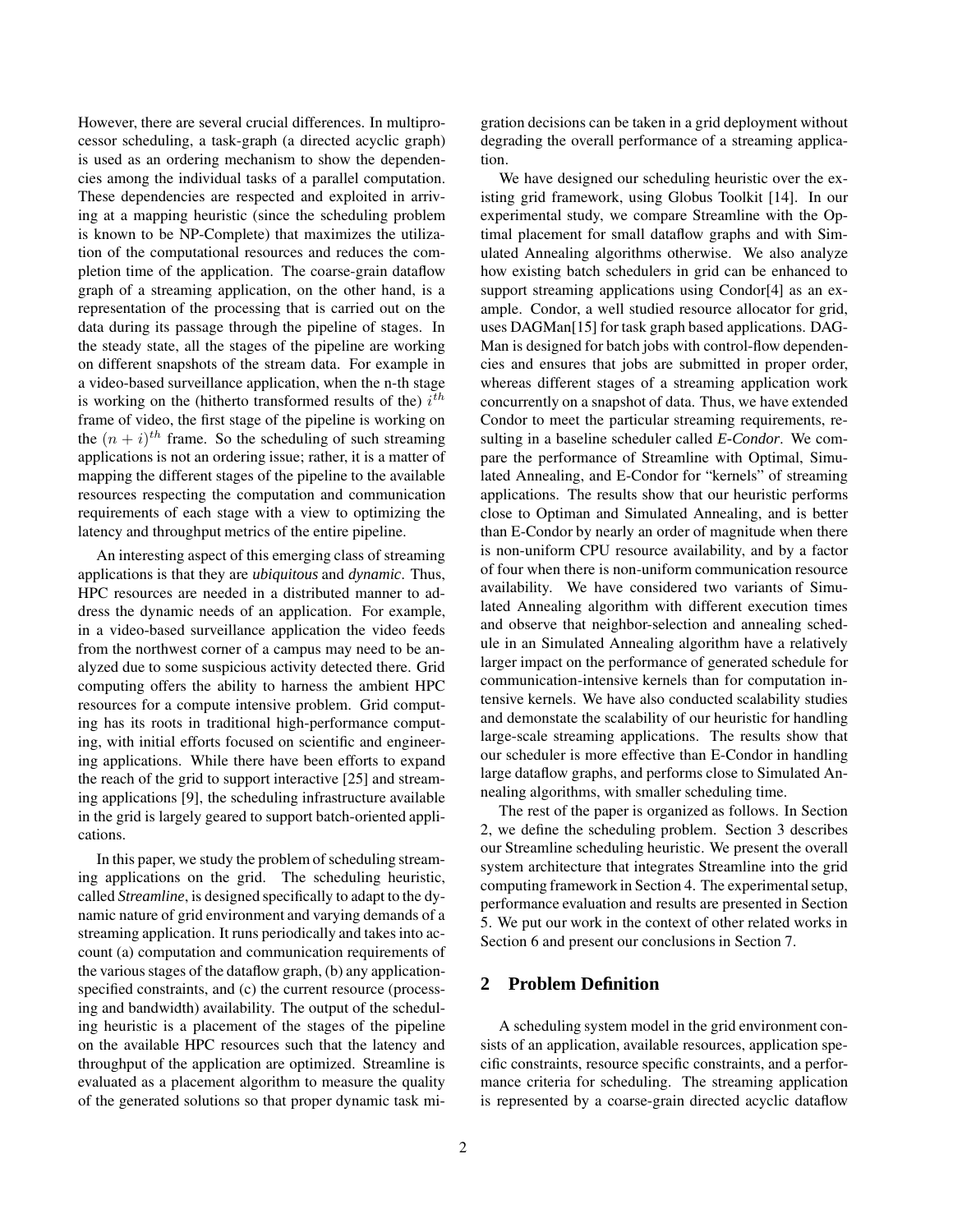graph,  $G = (V, E)$ , where V is the set of v stages and E is the set of  $e$  edges. Each node  $s_i$  of the dataflow graph represents a continuously running application stage with the direction of dataflow denoted by the edges. In our application model, each node of the dataflow graph continuously receives data items from the preceding stage, performs computation, and sends data item to the subsequent stages. Each edge (*i,j*)  $\in E$  represents the direction of dataflow such that stage  $s_i$ waits for data to arrive from stage  $s_i$  before execution. *Ecycle* is a  $v \times I$  matrix of computation data, where  $ecycle_i$  is an estimate of the average amount of CPU cycles required by stage s<sup>i</sup> for each streaming data item produced. *Ecomm* is a  $v \times v$  matrix of communication, where  $ecomm_{i,j}$  is the amount of data required to be transmitted from stage  $s_i$  to stage  $s_j$ . These processing and communication estimates can be provided by the application for each stage of the dataflow graph. Alternatively, these estimates can be derived by application profiling as we have done in [28].

Static information (such as machine architecture, CPU speed, amount of memory, and hardware configuration) about the available resources is obtained by querying the information service [12]. Dynamic information (such as estimate of available processing cycles and end to end network bandwidth) are obtained from Network Weather Service (NWS) [29]. Our target computing environment consists of a set Q of q resources. B is a  $q \times q$  communication matrix in which  $b_{i,j}$  gives an estimate of available network bandwidth between node  $n_i$  and node  $n_j$ . Similarly, *Proc* is a  $q \times l$  computation matrix in which *proc<sub>i</sub>* gives an estimate of available CPU cycles on node  $n_i$ .

Before scheduling, each stage in the dataflow graph is labeled with an average execution cost  $(\overline{w_i})$ , and each edge is labeled with an average data transmission cost  $(\overline{c_{i,j}})$ . The average execution cost  $(\overline{w_i})$  of stage  $s_i$  is measured as a ratio of the required average CPU cycles  $ecycle_i$  and average available CPU cycles across the available resources. The average data transmission cost for edge  $(i,j)$ ,  $(\overline{c_{i,j}})$ , is defined as the ratio of the estimated data transmission required,  $ecomm_{i,j}$ , and the average available data transfer across all resource pairs. The scheduler also takes as input a set of application constraints and a set of constraints for available resources. The resource specific constraints are gathered by querying the information service [12]. Each of the constraints specify various site specific policies that may affect the resources allocated to a streaming application.

In a dataflow graph, a stage without any parent is called an *input stage* and a stage without any child is called an *output stage*. After all stages in a dataflow graph are scheduled, the throughput of the application is the actual rate at which data items are produced by the output stage  $s_{out}$ . The *objective function* of the scheduling problem is to determine the assignments of a streaming application dataflow graph to available resources such that the resource and application specific constraints are satisfied and throughput is maximized.

### **3 The Streamline Scheduler**

We have developed a grid scheduling algorithm, called *Streamline*, for placement of coarse-grain dataflow graph of a streaming application using available grid resources. Streamline makes the scheduling decision taking into consideration static information of available resources, dynamic information of available processing and communication capabilities in the target environment and different application and resource specific policies. The scheduling heuristic expects to maximize throughput of the application by assigning the best resources to the most needy stage in terms of computation and communication requirements. Streamline works in three phases: *stage prioritization phase* where the stages of the dataflow graphs are prioritized depending on their computation and communication criteria, *resource filtering phase* for filtering available resources based on application and resource specific policies, *resource selection phase* for selecting the "best" resource that maximizes the throughput of the entire graph. Streamline belongs to the general class of *list scheduling* algorithms [2, 11, 17, 23, 18]. We differ from traditional algorithms in (*i*) stage selection where we take computation and communication into account, (*ii*) estimating the required computation and communication cost for a stage in the dataflow graph, (*iii*) taking into account the resource and application specific policies, and (*iv*) taking into consideration the dynamic information about available processing and communication capabilities in the target environment.

#### **3.1 Stage Prioritization Phase**

This phase considers the computation and communication cost of the dataflow graph in assigning priorities to different stages. The computation and communication intensive tasks get higher priorities over the other tasks. Also the remaining execution time to process a particular data item by all subsequent stages is taken into account where a stage with the highest cost path to the output stage gets priority.

Two terms *rank* and *blevel* are introduced here. *Rank* calculates the average computation and communication cost of a stage and *blevel* estimates the overall remaining execution time of a data item after being processed by a stage. The  $blevel$  of a stage  $s_i$  is the cost of the longest path from from  $s_i$  to an exit node and is recursively defined by

$$
blevel(s_i) = \overline{w_i} + \max_{s_j \in succ(s_i)} (\overline{c_{i,j}} + blevel(s_j)) \qquad (1)
$$

where  $succ(s_i)$  is the set of immediate successors of stage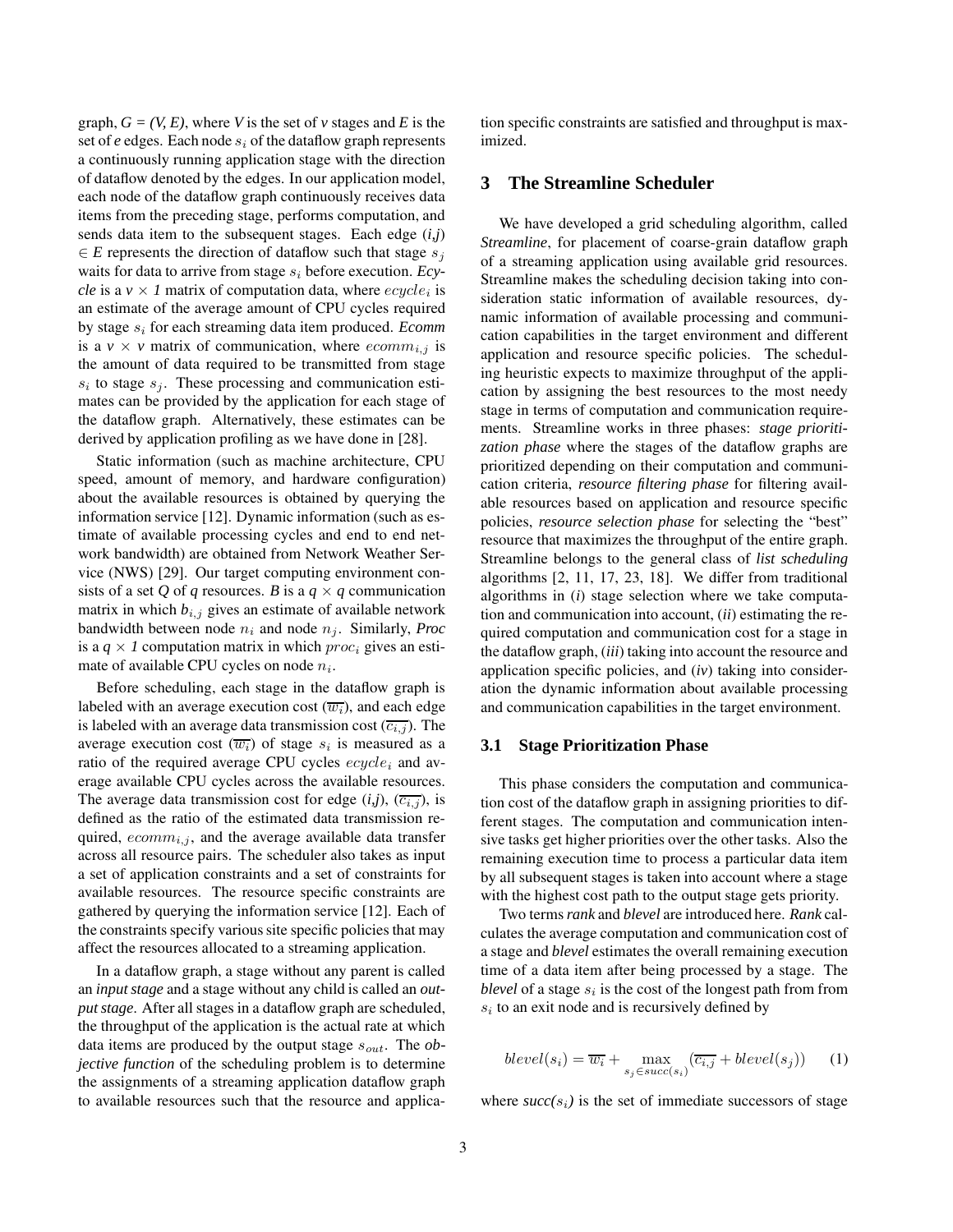$s_i$ ,  $\overline{w_i}$  is the average computation cost of stage  $s_i$  and  $\overline{c_{i,j}}$  is the average communication cost of edge (*i,j*).

The *rank* of a stage is the sum of communication and computation cost for a particular stage, and gives a rough estimate of total computation and communication time required by the stage to fetch all input data items, process them, and send the result to successive stages. The *rank* is used in relative ordering of the stages based on their requirements *before* an actual assignment is made. Therefore, this simple model suffices in giving higher *rank* to a more needy stage. We assign a *rank* to each stage  $s_i$ , taking into account the average computation and communication cost as

$$
rank(s_i) = \overline{w_i} + \sum_{s_j \in pred(s_i)} \overline{c_{j,i}} + \sum_{s_k \in succ(s_i)} \overline{c_{i,k}} \quad (2)
$$

where  $pred(s_i)$  is the set of immediate predecessors of stage si .

We assign higher priority to a stage with higher *rank* value and consider *blevel* to break ties. The stages are considered in the order of their priority and are allocated the "best" available resources.

#### **3.2 Resource Filtering Phase**

In this phase of the scheduling algorithm, we filter out available resources that may not be permissible by the application or resource policies and obtain a set *R* of *r* candidate resources. We take into account the application specific static resource requirements as well as resource specific policies. Even though there may be a large number of available resources, the candidate resource set may be small after this step, depending on how restrictive the application and resource policies are. Some examples of application specific constraints are (*i*) collocating stages of a streaming application on the same resource to reduce communication latency, (*ii*) any special requirements of a stage such as a graphics co-processor, (*iii*) QoS requirements specifying desired throughput and latency, and (*iv*) application defined priorities among different choices such as image and audio quality degradation for application adaptation.

### **3.3 Resource Selection Phase**

In this phase the appropriate resources are picked from the set of candidate resources obtained in the resources filtering phase. Unlike most of the task graph schedulers that take only the computation capability to select resources, Streamline considers available CPU as well as end-to-end bandwidth. Streamline evaluates a particular resource using a cost function that computes the cost of assigning a stage to a resource node. The cost function estimates the

computation and communication time for a particular assignment of a stage and picks a resource which gives the least cummulative time. Since the stages are considered in the order of their resource requirements, represented by *rank*, which may not be consistent with the dataflow order, Streamline uses estimates of average input and output bandwidth availability for each resource in calculating the cost of an assignment. By using information gathered from NWS ([29]), Streamline algorithm estimates the average incoming  $(\overline{b_{in}(i)})$  and average outgoing bandwidth  $(\overline{b_{out}(i)})$  for each resource node  $n_i$  as

$$
\overline{b_{in}(i)} = \sum_{n_j \in R} b_{j,i}/r \tag{3}
$$

$$
\overline{b_{out}(i)} = \sum_{n_k \in R} b_{i,k}/r \tag{4}
$$

where *R* is the candidate resource set of *r* resources and  $b_{i,j}$ is an estimate of available end to end network bandwidth between node  $n_i$  and node  $n_j$ . The cost  $(A (n_j, s_i))$  of allocating resource node  $n_j \in R$  to stage  $s_i$  is computed by summing up the estimated computation and communication cost for this particular assignment and is represented as

$$
A(n_j, s_i) = \ncycles_i/proc_j + \sum_{s_k \in pred(s_i)} ecomm_{k,i}/\overline{b_{in}(j)} + \sum_{s_k \in succ(s_i)} ecomm_{i,k}/\overline{b_{out}(j)}
$$
(5)

where  $ecycle_i$  is an estimate of the average amount of CPU cycles required by stage  $s_i$ ,  $proc_j$  is an estimate of available CPU cycles on node  $n_j$  and  $ecomm_{i,k}$  is the average amount of data transfered from stage  $s_i$  to stage  $s_k$ . To each stage  $s_i$  of the dataflow graph, we assign a resource  $n_i$  that has the minimum cost  $(A \ (n_i, s_i))$  as calculated by Equation 6. Since we consider end-to-end network bandwidth available between each pair of resources in the candidate set, the Streamline algorithm has  $O(v \times r^2)$  time complexity where *v* is the number of stages in the dataflow graph and *r* is the number of resources in the candidate set *R*. Even in the presence of large number of resources, we expect that the candidate set for each stage will be small and the time complexity is admissible.

To eliminate any ambiguity, the algorithm also takes into account the following points: (*i*) When multiple stages get assigned to the same resource, distribute the available bandwidth and CPU resources equally between all the stages in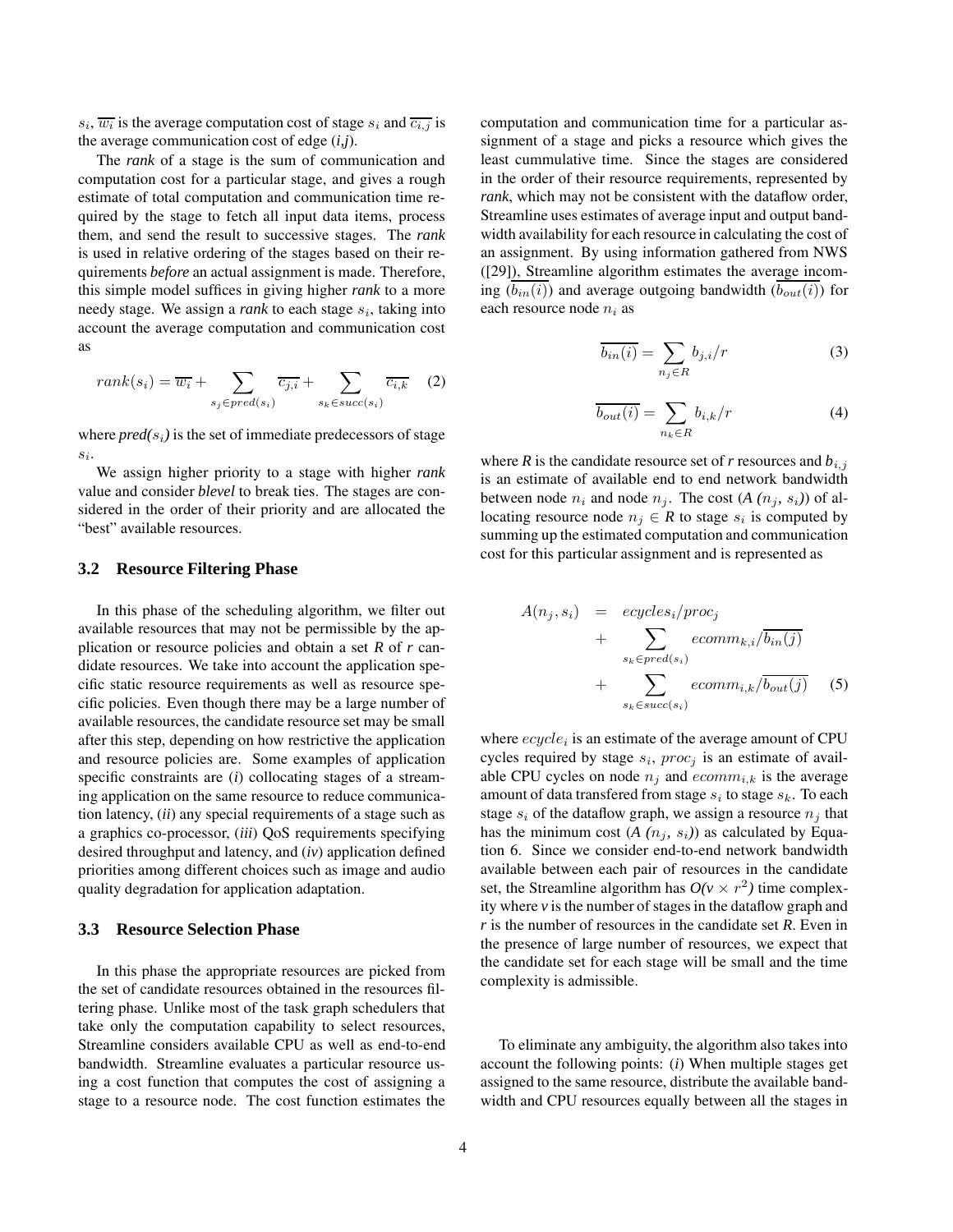

**Table 1. Streamline Scheduling Algorithm**

calculating the cost of the assignment<sup>1</sup>. (*ii*) In case there are multiple remaining candidate nodes, pick a node among the remaining candidate nodes at random. By randomly picking a node, the scheduler expects to distribute load among the equally desirable resources for a particular stage.

Since our scheduling heuristic works by picking best resource for each stage of the dataflow graph, additional policies concerning resources, applications, and local schedulers can be easily incorporated in calculating the cost of a particular assignment. In the next section, we present our system architecture that integrates the Streamline scheduling heuristic into grid computing framework.

### **4 System Architecture**

We have designed a system that enables resource allocation for streaming application using grid. Our system architecture is guided by the following design goals: (*i*) For quicker deployment, the system should make use of existing grid functionalities as much as possible so long as doing so does not conflict with application performance requirements. (*ii*) The resource allocation system should function

in a dynamic environment where resource availability and node connectivity change frequently. (*iii*) The scheduling algorithm should take into account non-uniform resource characteristics. Figure 1 shows the system which uses the exisiting grid functionalities of Globus Toolkit[14], the Network Weather Service[29] for current information and future prediction of the resources, and some additional services introduced to make the streaming scheduler function properly. The services that are part of the present Globus



**Figure 1. Resource Allocation System Architecture**

Toolkit infrastructur are *Authentication Service*, which uses Grid Security Infrastructure (GSI) for authentication to the grid resources, the *Resource Information Service*[12], which provides information about the grid resources and the *Grid Resource Allocation and Management(GRAM)*[13] service, which provides access to individual grid resources. Our system also uses *Network Weather Service* for accessing estimates of dynamic information, such as CPU usage and end-to-end network bandwidth, about available resources. Among the services we have integrated to the grid are (*i*) *Application Information Service* that keeps track of the streaming appication status and (*ii*) the *QoS Monitoring service* that checks if the desired QoS is met. The *Scheduling Service* makes all scheduling decisions by contacting the QoS monitoring service, Network Weather Service and Resource Information Service. It runs the scheduling algorithm periodically to make sure the proper assignment of resources is in place and if the QoS goes below a threshold, a reallocation process takes place. The forecasts from the Network Weather Service are used in the task migration. The details of task migration process is outside the scope of

<sup>1</sup>Assuming that the local scheduler equally allocates the available CPU and network bandwidth, and that all the stages contend for CPU and network usage simultaneously. Given any additional information, the cost calculation can be accordingly adjusted.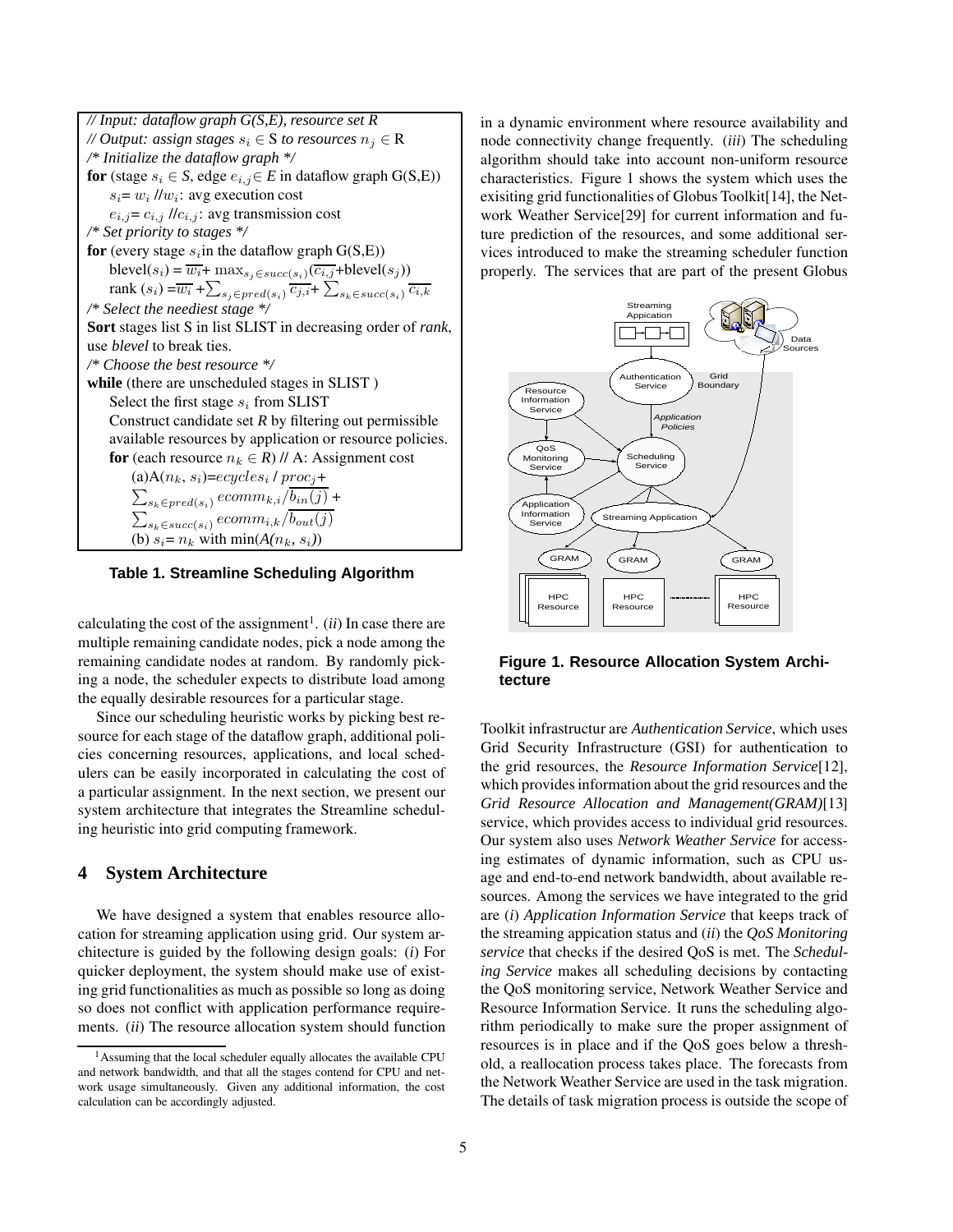this paper since our focus is on the placement heuristic.

The whole system works in the following manner - the user first authenticates to the grid using Grid Security Infrastructure(GSI). Once authenticated, the user submits the streaming application coarse-grain dataflow graph to the scheduling service. The scheduling service takes into account the current resource availability (through resource information service [12, 29]) and existing applications running in the grid (through application information service) in deciding whether to launch a new instance of the application. Once resources have been allocated, the application dataflow graph is instantiated on individual resources using Grid Resource Allocation and Management(GRAM) [13] system. After being instantiated, the input stages of the application access data directly from the sources. The QoS monitoring service is responsible for monitoring the quality of service requirements of the application and dynamically adapting resource assignment by contacting the scheduler. The QoS monitoring service infers the computational requirement of the running application by periodically contacting the application information service and the resource information service and provides this information to the scheduler.

### **5 Performance Evaluation**

In this section, we study the performance of the Streamline scheduler for supporting streaming applications. Streamline provides a rich set of facilities that include: (*i*) APIs for the user to specify the resource requirements of each stage and the dependencies among the stages of the streaming application; (*ii*) APIs for job submission that allow multiple applications to be submitted to the scheduler at the same time; each application receives a distinguished name; and (*iii*) APIs for querying job status using the distinguished name.

In our experimental study we focus on evaluating the placement heuristic of Streamline. We compare the performance of Streamline with an Optimal placement algorithm. For large dataflow graphs and large number of resources, the execution time of the Optimal placement algorithm becomes computationally prohibitive. Therefore, we have designed an approximation algorithm using Simulated Annealing and present performance comparisons of Streamline with the Simulated Annealing approach for both small and large dataflow graphs. Since our scheduling algorithm is run periodically, the run-time of the scheduling algorithm is also critical. Therefore, we have considered two variants of Simulated Annealing algorithms, called *SA1* and *SA2*, with different execution times.

While it is possible to develop specialized application specific schedulers, using an existing grid scheduler will reduce the development time of streaming applications significantly in actual deployment. Therefore, we also analyze how existing batch schedulers in grid can he enhanced to support streaming applications. This has resulted in a baseline stream scheduler called *E-Condor*.

Thus, our experimental study has four parts: (*i*) We present an Optimal placement and approximation algorithms using Simulated Annealing for comparison with Streamline; (*ii*) We also investigate how existing grid schedulers can be enhanced to deal with streaming applications; this has resulted in a baseline stream scheduler called *E-Condor*; (*iii*) We compare the performance of Streamline with Optimal placement, Simulated Annealing, and E-Condor for executing "kernels" of streaming applications; (*iv*) We evaluate the scalability of Streamline with respect to Optimal, Simulated Annealing, and E-Condor algorithms

#### **5.1 Optimal Placement Algorithm**

The Optimal placement algorithm explores all possible assignments of resources to the individual stages of a dataflow graph and selects an assignment with the minimum cost. The cost of an assignment represents an estimate of the time it takes to produce a single output item as data is processed by the various stages of a dataflow graph. Since we are interested in observing the relative costs of different assignments, we use a simple model where this cost (*F*) is estimated by summing up the estimated computation and communication time of each stage of the dataflow graph for a particular assignment as follows:

$$
F([n_0...n_v], [s_0...s_v]) = \sum_{i=0}^{i=v} (ecycles_i / proc_i) + \sum_{(i,j) \in E} (ecomm_{i,j} / b_{i,j}) (6)
$$

where resource node  $n_i$  is allocated to stage  $s_i$  in the assignment under consideration, and  $(i,j) \in E$  represents an edge between stages  $s_i$  and  $s_j$  in the dataflow graph.

The above cost model makes a conservative assessment by summing up the estimate of individual computation and communication times, ignoring any parallelism. The cost model also ignores networking and buffer management overheads in transmission. However, since we are interested only in the relative ordering of different assignments, use of such a simple cost model is justified.

For *v* stages and *r* candidate resources, the computational complexity of the Optimal algorithm is approximately equal to the number of permutations of *v* resources out of *r*  $({}^{r}P_{v})$ . Thus, Optimal algorithm is computationally infeasible for large dataflow graphs. We have designed Simulated Annealing algorithms as comparison platform for large dataflow graphs and large number of resources.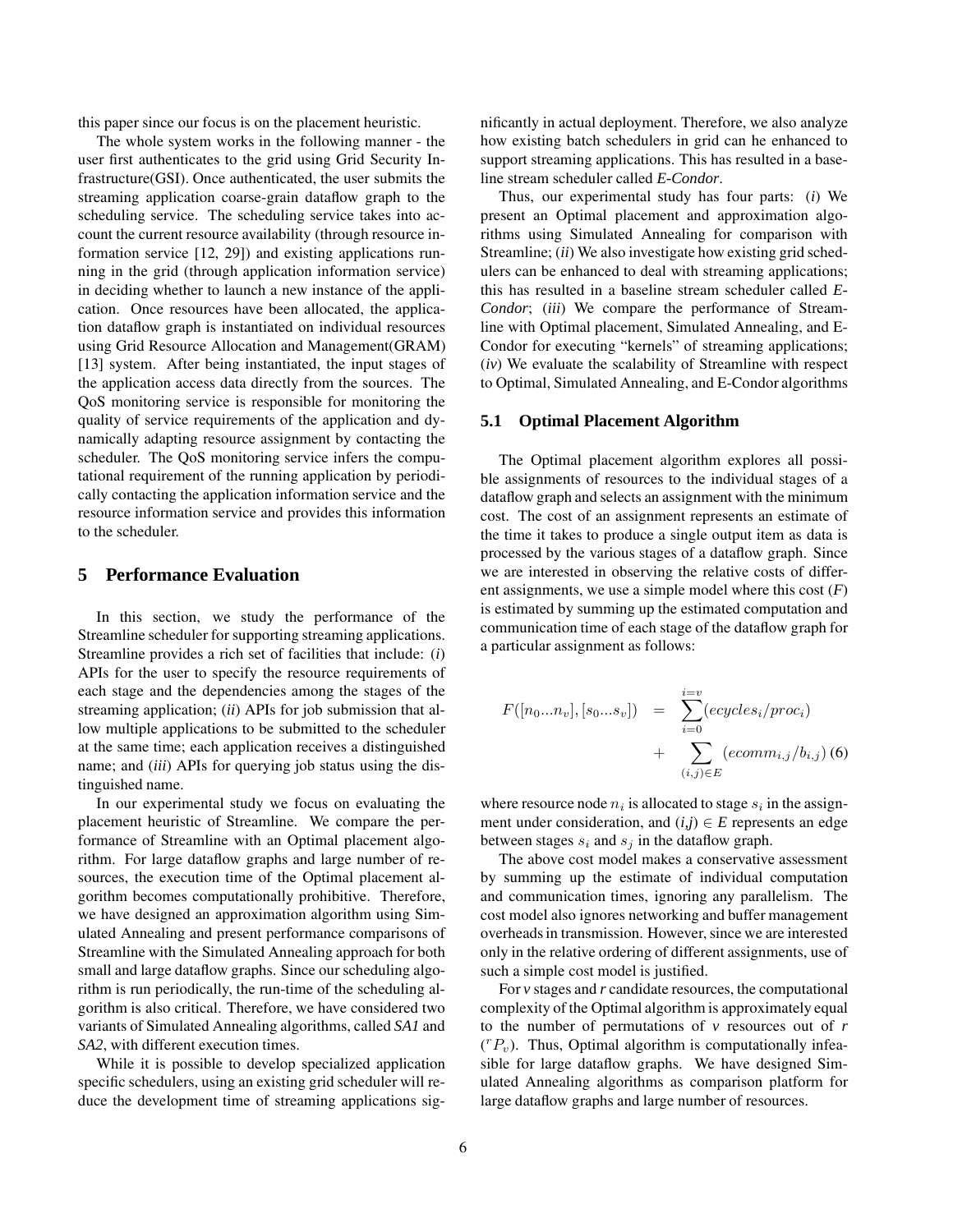### **5.2 Simulated Annealing Algorithms (SA1, SA2)**

Simulated Annealing [21, 19] is a generalization of a Monte Carlo method for statistically finding a global optimum for multivariate function. The concept originated from the way in which crystalline structures are brought to more ordered state by an *annealing process* of repeated heating and slowly cooling the structures. Analogy to Simulated Annealing has been used in Operation Research to successfully solve a variety of optimization problems [19].

In simulated annealing, a system is initialized at *temperature T* with some configuration whose cost (analogous to energy in the original process) is evaluated to be  $F_0$ . A new configuration is constructed by applying a random perturbation, and change in cost *dF* is computed. If the new configuration lowers the cost of the system, it is unconditionally accepted. If the cost of the system is increased by the change, the new configuration is accepted with a probability given by the Boltzmann factor  $\exp(-dF/T)$  [19]. This processes is repeated sufficient times at the current temperature to sample the search space by visiting *neighbors* of the current configuration. Then, the temperature is decreased as specified by a chosen *annealing schedule* and the entire process is repeated at successive lower temperature until a terminating condition (frozen state) is reached. This procedure allows the system to move to a lower cost state, while still getting out of local minima (especially at higher temperatures) due to probabilistic acceptance of some upward moves.

We designed Simulated Annealing algorithms for our scheduling problem. The state space of our simulated annealing algorithm is all possible assignments of candidate resources to the stages of a dataflow graph. We used the same cost function as in the Optimal algorithm (Equation 6) and  $\exp(-dF/T)$  as transition probability for our problem. Since running time of the scheduling algorithm is also critical in our problem, We have selected two different strategies for neighbor selection and annealing schedule, leading to two different simulated annealing schedulers (*SA1* and *SA2*). SA1 has run-time complexity comparable to Streamline whereas SA2 requires longer running time, thereby expecting to produce better schedules. At a fixed temperature, SA1 considers *v* randomly selected neighbors whereas SA2 considers  $v^2$  neighbors for a  $v$  stage dataflow graph. SA1 and SA2 also differ in the length of the annealing schedule whereby SA1 considers at most  $r^2$  temperature reductions. We have also employed simple optimization heuristic that avoid repetitive transitions between the same two states at a fixed temperature by considering the neighbors in a fixed order. The details of the algorithms are presented in Table 2.

*// Input: dataflow graph G(S,E), resource set R // Output: assign stages*  $s_i \in S$  *to resources*  $n_i \in R$ Select  $\nu$  random resources from  $r$  eligible machines Compute initial cost of assignment  $(F_0)$ :  $F_0([n_0...n_v], [s_0...s_v]) = \sum_{i=0}^{i=v} (ecycles_i / proc_i)$ +  $\sum_{(i,j)\in E} (ecomm_{i,j}/b_{i,j})$ Select initial temperature  $(T_0)$ : Compute average increase in cost across neighbors  $(\overline{dF_0})$  $X_0 = 0.8$  // average increase acceptance probability  $T_0 = -\overline{dF_0}/\ln(X_0)$ **repeat** {at each temperature} **for**  $\nu$  steps **do** — **SA1**  ${\bf f}$ **or**  $v^2$  steps  ${\bf d}$ **o** — **SA2** swap assignments for two allocated machines or remove a machine, add another machine compute change in cost (*dF*) **if** *dF* is negative accept new schedule unconditionally **else** accept if a random number  $\langle \exp(-dF/T) \rangle$ decrease temperature by a factor of  $\alpha$  (0.95) **until**  $r^2$  steps or temperature is above threshold  $(0.001)$ or cost does not change — **SA1** temperature is above threshold (0.001) or cost does not change — **SA2**

### **Table 2. Simulated Annealing Algorithms (SA1 and SA2)**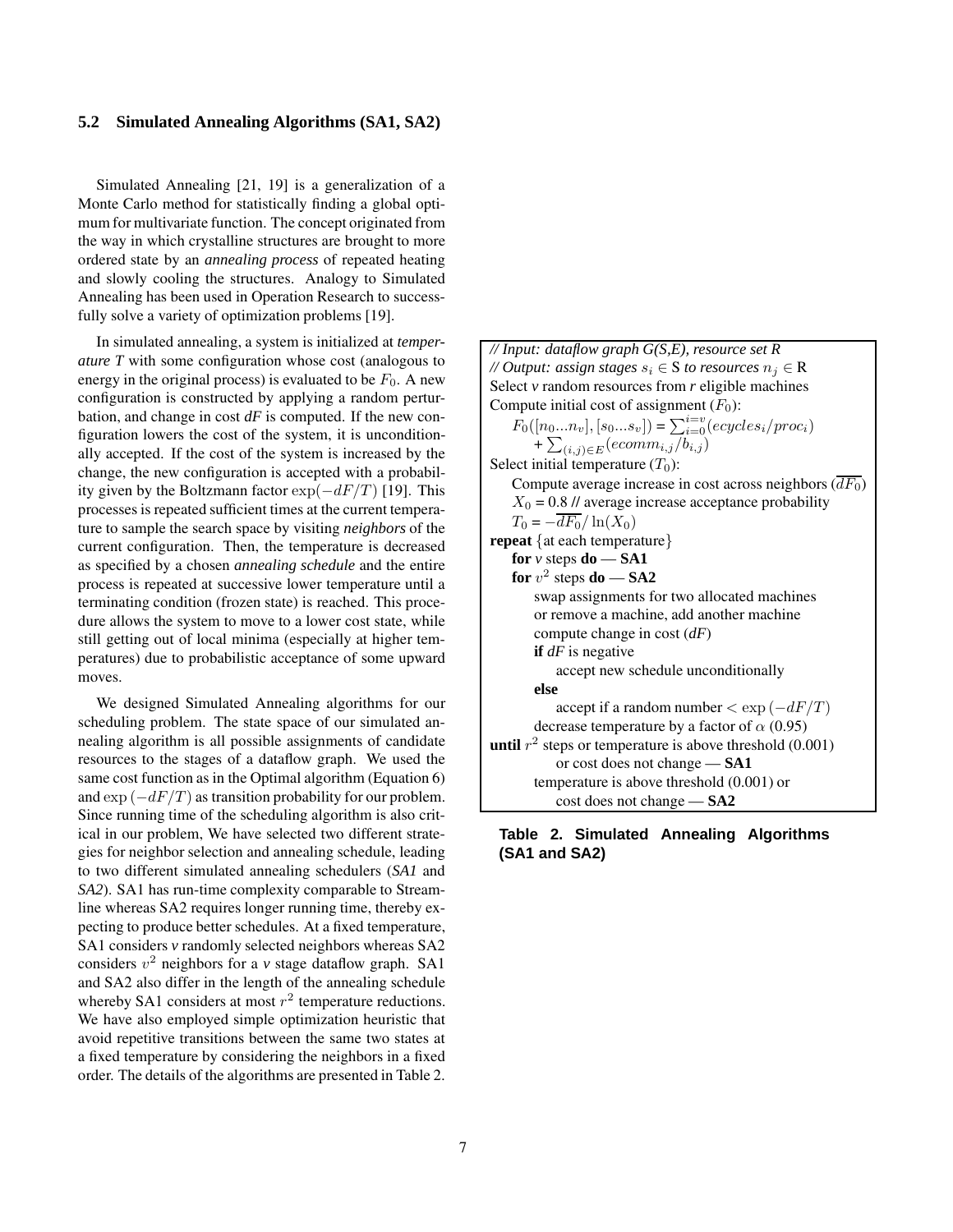### **5.3 E-Condor Architecture**

Most of the existing grid schedulers such as Condor [4], Legion [7], and Nimrod-G [5] focus on allocating resources for batch-oriented applications. We have selected Condor [4], due to its maturity and flexibility, as a vehicle for comparison of an existing grid scheduler against Streamline.

Condor uses DAGMan[15] to launch applications that are specified by a task-graph. DAGMan is designed for task-graph based batch jobs with control-flow dependencies and hence launches a stage  $s_i$  of a task-graph only after all stages  $s_i \in pred(s_i)$  have *finished* execution. However, as we have observed before, in a streaming application, each stage of the dataflow graph is concurrently working on a snapshot of the continuous stream data. Therefore, we have developed a simple stream scheduler on top of Condor called *E-Condor*. E-Condor uses Condor to obtain the resources necessary to launch the individual stages of a streaming application. But prior to launching, E-Condor takes care of setting up all the necessary coupling between the stages commensurate with the dataflow graph of the application.

E-Condor architecture, shown in Figure 2, has four components: (*i*) A *parser* that automatically generates the entire dataflow graph and the per-stage configuration files given a high-level description of the streaming application; (*ii*) A *launcher* that uses Condor to map the stages of the dataflow graph to different computational nodes provided by Condor; (*iii*) A *registration and discovery* service for establishing the predecessor/successor relationships among the stages of the dataflow graph after they are launched. The architecture automatically generates wrapper code for each stage to register itself with this service, determine its predecessors and successors using the per-stage configuration file, and establish the necessary connections to them; and (*iv*) A *synchronization protocol* that ensures that all the stages have established the necessary connections to one another before actually starting the application-supplied code for that stage.

E-Condor serves as a baseline scheduler for streaming applications on the grid that uses an existing grid scheduler.

#### **5.4 Distributed Surveillance Application**

We use a mock-up of a distributed video-based surveillance application as an example streaming application for the performance study. While the application itself may be distributed, we focus on the compute-intensive part of the application that performs hierarchical processing on video streams produced by cameras. The scheduling of this compute-intensive part is the focus of this experimental study. To arrive at a realistic model of the pipeline that represents this application, we use the following represen-



**Figure 2. E-Condor Architecture**

tative image manipulation functions that may form part of this hierarchical processing pipeline: (*i*) **Collage**: A simple concatenation of two images to produce a composite output; (*ii*) **EdgeDetect**: An algorithm to determine the boundaries of objects in an image; (*iii*) **MotionDetect**: An algorithm that computes the magnitude and centroid o f inter-frame differences in images to derive inferences on motion; and (*iv*) **FD/FR**: A compute-intensive algorithm to detect and recognize faces in an image that is based on skin tone analysis.

For each of these functions, we use the computation and communication numbers reported in a companion paper [28], and summarized in Table 3. These numbers are the result of profiling these functions on a StrongARM SA-1110 processor. We construct a pipeline consisting of these functions to serve as the workload for our scheduling experiments<sup>2</sup>.

|                     | <b>CPU</b> Cycles | Datasize(Bytes) $(I/0)$ |
|---------------------|-------------------|-------------------------|
| Collage             | 803.4K            | 112K/112K               |
| EdgeD               | 2616.2K           | 56K/56K                 |
| $\overline{Motion}$ | 1009K             | 56K/56K                 |
| <i>FD/FR</i>        | 1959M             | 30K/30K                 |

### **Table 3. Computation, Communication Costs of Basic Image Processing Functions**

<sup>2</sup>Note: Although our experimental setup (see Section 5.5) uses an x-86 cluster, the use of these numbers is justified since we are only interested in relative performance of the different schedulers on the same dataflow graph.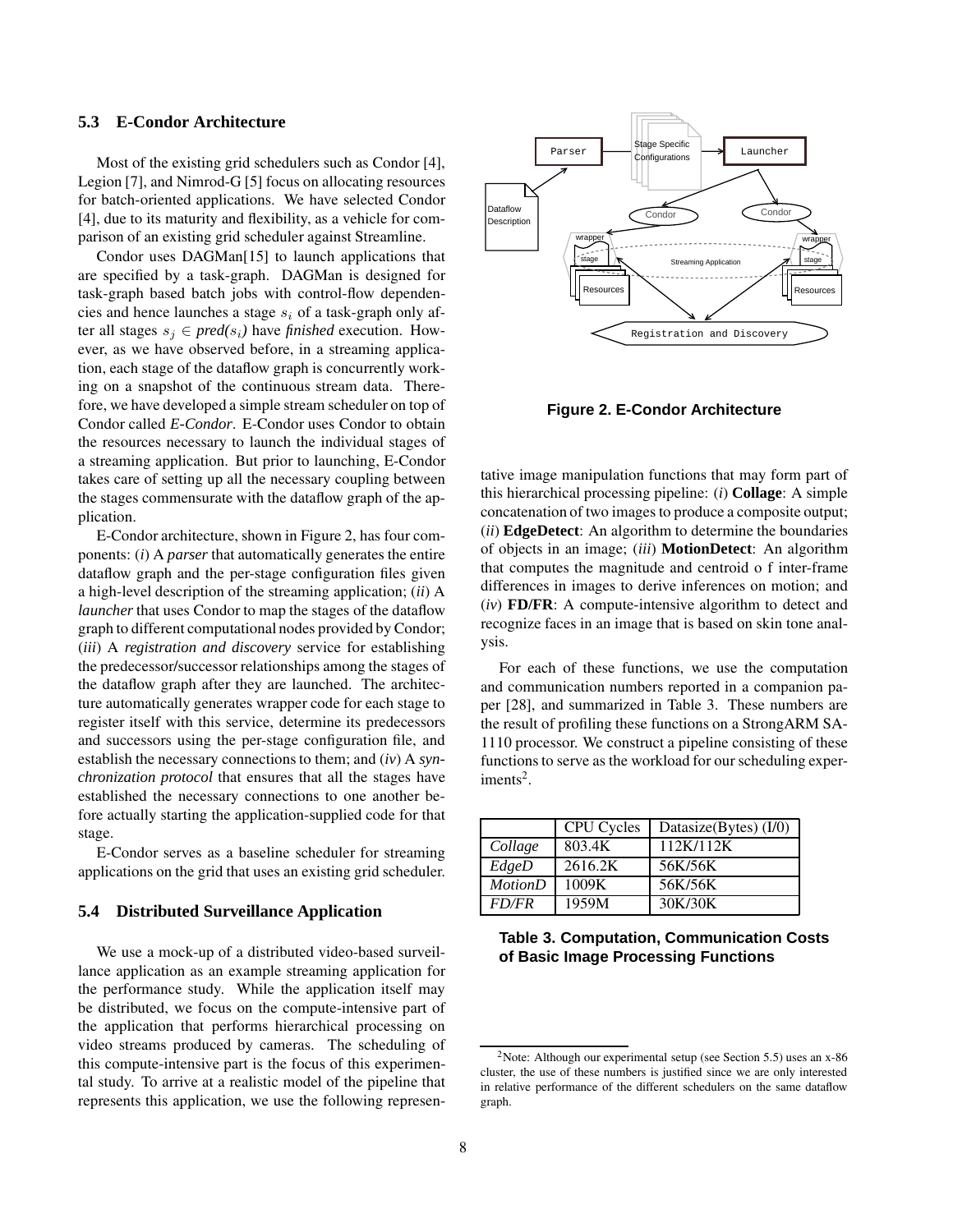#### **5.5 Modeling Resource Contention**

We define four control variables to model the contention and non-uniformity of resource availability.

- Mean processing availability  $(\mu_p)$ : This is is the average CPU cycles available across all the nodes. We normalize it by the maximum CPU availability so that this is a number between 0 and 1.
- Mean network bandwidth availability  $(\mu_{bw})$ : This is the average end-to-end network bandwidth available across all pairs of nodes. We normalize it by the maximum network bandwidth availability between any two nodes so that this is a number between 0 and 1.
- Variance in processing availability  $(\sigma_p^2)$ : This is the variance in CPU cycle availability across all the nodes.
- Variance in network bandwidth availability  $(\sigma_{bw}^2)$ : This is the variance in end-to-end network bandwidth availability across all pairs of nodes.

 $\mu_p$  and  $\mu_{bw}$  are indicators of the amount of resource contention in the system.  $\sigma_p^2$  and  $\sigma_{bw}^2$  are indicators of the nonuniformity of the load distribution in the system. Higher variance implies resources vary widely from one another in their load characteristics. Clearly, the possible sets of values for these four control variables are quite large. Thus, to keep the scope of the experimental study manageable, we study the performance for a chosen subset of values. Further, to keep the discussion simple as well as to understand the effects of these control variables better, we separately study CPU and network contention.

In the experimental study, we fix three of the control variables and study the effect of the fourth on the performance. We assign the resource settings (i.e. CPU and network bandwidth) to correspond to the desired value of the control variable. We experimented with 3 different values for fixed variables in each study. Since more than one assignment can yield the same value of the control variables, we experimented with 3 resource assignments chosen at random to minimize the effect of any particular choice. For each experiment, we picked 7 data points for the control variable under study. The experiments were performed for each of the two "kernels" introduced below, for the 5 algorithms (Streamline, Optimal, Simulated Annealing (SA1, SA2), and E-Condor) with multiple runs corresponding to each datapoint. Because of our controlled settings, we observed variance across different runs to be negligible (< 0.01%). We present a representative subset of the results to keep the presentation within limit.

Our experimental platform consists of a sixteen node cluster with dual gigabit-Ethernet interconnects. Each node consist of eight Pentium III 550MHz Xeon processors with 4GB RAM. The intent of the scheduling experiments is to determine the quality of node selection by a scheduler commensurate with the application requirements and available resources. To model resource contention in a controlled manner in our experiments we adopted the following strategy. We introduce a synthetic delay in the code for a stage commensurate with the (assumed) load on the node that it is running on (parameterized by the assigned setting for that node). This strategy helps simulate non-uniform processor bandwidth availability in a controlled manner. Similarly, in order to model non-uniformnetwork bandwidth availability, we inflate the data size of the data communication between stages in proportion to the level of (assumed) network contention (once again parameterized by the assigned setting).

#### **5.6 Micro Measurements**

For the micro measurements, we use 4 nodes of the cluster (one processor in each node). We use two "kernels" of a distributed surveillance application in these measurements. There are two sets of measurements, one for a computebound kernel and the other for a communication-bound kernel.

#### **5.6.1 Compute-Bound Kernel**



### **Figure 3. Kernel of Distributed Surveillance Application (Compute Bound)**

Figure 3 shows the compute-bound kernel. The scheduler maps the 4 stages of the pipeline to the 4 nodes of the cluster. As we mentioned earlier, we assign the settings (CPU load and network contention) on the processor and the links commensurate with the control variable value for a particular experiment. The metric for comparison of different scheduling algorithms is the average time taken per output data item averaged over 100 data items.

**Control variable: CPU Variance.** Figure 4 shows the performance of different schedulers when CPU load distribution is non-uniform. It can be concluded from the graph that: (*i*) Performance of Optimal and Simulated Annealing algorithms (SA1, SA2) are comparable, except for one instance where SA1 performance is close to E-Condor, (*ii*)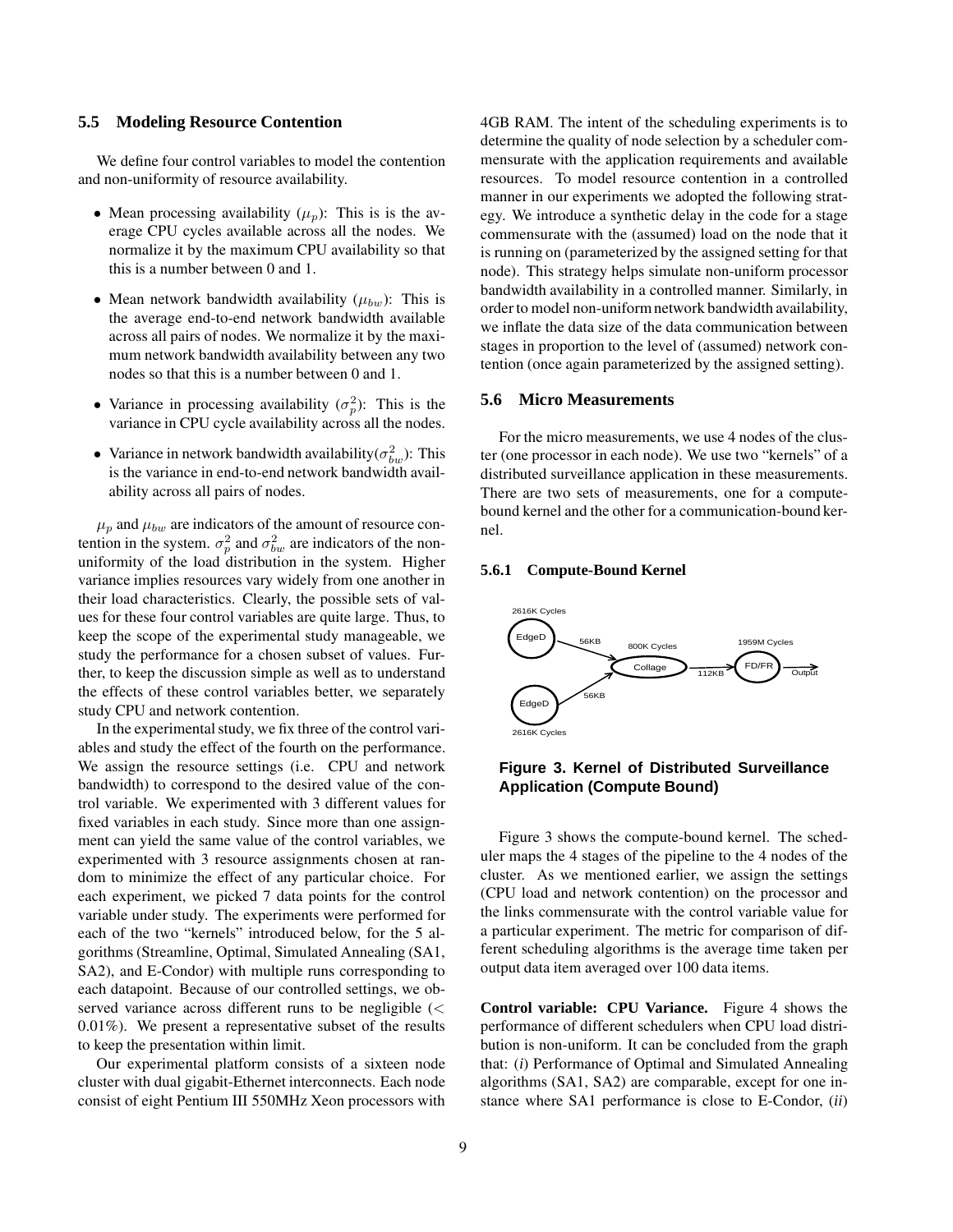

**Figure 4. Effect of CPU Availability Variance**  ${\bf o}$ n Compute Bound Kernel ( $\mu_p$  = 0.65,  $\sigma_{bw}^2$  = 0,  $\mu_{bw} = 1$ 

Streamline performs close to Optimal and nearly an order of magnitude better than E-Condor under highly non-even load distribution, and *(iii)* for a given system load  $(\mu_n)$  the performance of Streamline (like Optimal and Simulated Annealing) *improves* with increasing variance whereas that of E-Condor degrades. E-Condor does not take into account the resource requirements of each stage of a dataflow graph but simply allocates resources to the stages in the order the requests are submitted. On the other hand, Streamline is able to match the variance in the computational requirements of the stages in the application dataflow graph with the variance in the system load to get a better mapping of the stages to the resources. The results were similar for other values of  $\mu_p$  (0.4, 0.55) and 3 resource configurations for each particular combination of control variables. The degradation in performance of SA1 in one instance is attributed to its neighbor selection policy, though we observed that SA1 performed close to SA2 in other configurations for this experiment.

**Control variable: CPU Availability.** Figure 5 shows the effect of mean CPU availability for a fixed variance. The results show that performance of Streamline, Optimal, and Simulated Annealing algorithms are indistinguishable. We also observe that with increase in mean CPU availability, the performance of both E-Condor and Streamline improves. However, we see that like Optimal, and Simulated Annealing, Streamline does not benefit as much with increase in mean CPU availability as E-Condor does in some cases. The reason is quite intuitive. Streamline takes advantage of the variance in resource availability in its heuristic when it allocates "best" resource to the most needy stage as determined after stage prioritization; therefore, small increases in the mean CPU availability has little impact in its placement decision and hence in the overall performance.



**Figure 5. Effect of Mean CPU Availability on**  $\bf{Compute~Bound~Kernel}$  ( $\sigma_p^2$ =0.29, $\sigma_{bw}^2$  = 0,  $\mu_{bw}$ **=1)**

E-Condor, on the other hand, due to its first-fit approach, has severe performance penalty when the mean CPU availability is low. Similar results were observed for other values of  $\sigma_p^2$  (0.2, 0.38) and 3 resource configurations for each combination of control variables.

**Control variable: Network Bandwidth Variance.** Just for completeness, we also measure the effect of variance in available bandwidth on the compute bound kernel. As the results in Figure 6 show, none of the algorithms is affected by the variation in available bandwidth, thereby confirming the computational nature of this kernel. We observed similar results for other values of  $\mu_{bw}$  (0.34, 0.74) and all 3 resource configurations for each combination of control variables.



**Figure 6. Effect of Variance in Bandwidth Availability on Compute Bound Kernel** ( $\mu_{bw}$ ) **=0.58,**σ 2 <sup>p</sup>**=0,** µ<sup>p</sup> **= 1)**

We also conducted experiments studying the effect of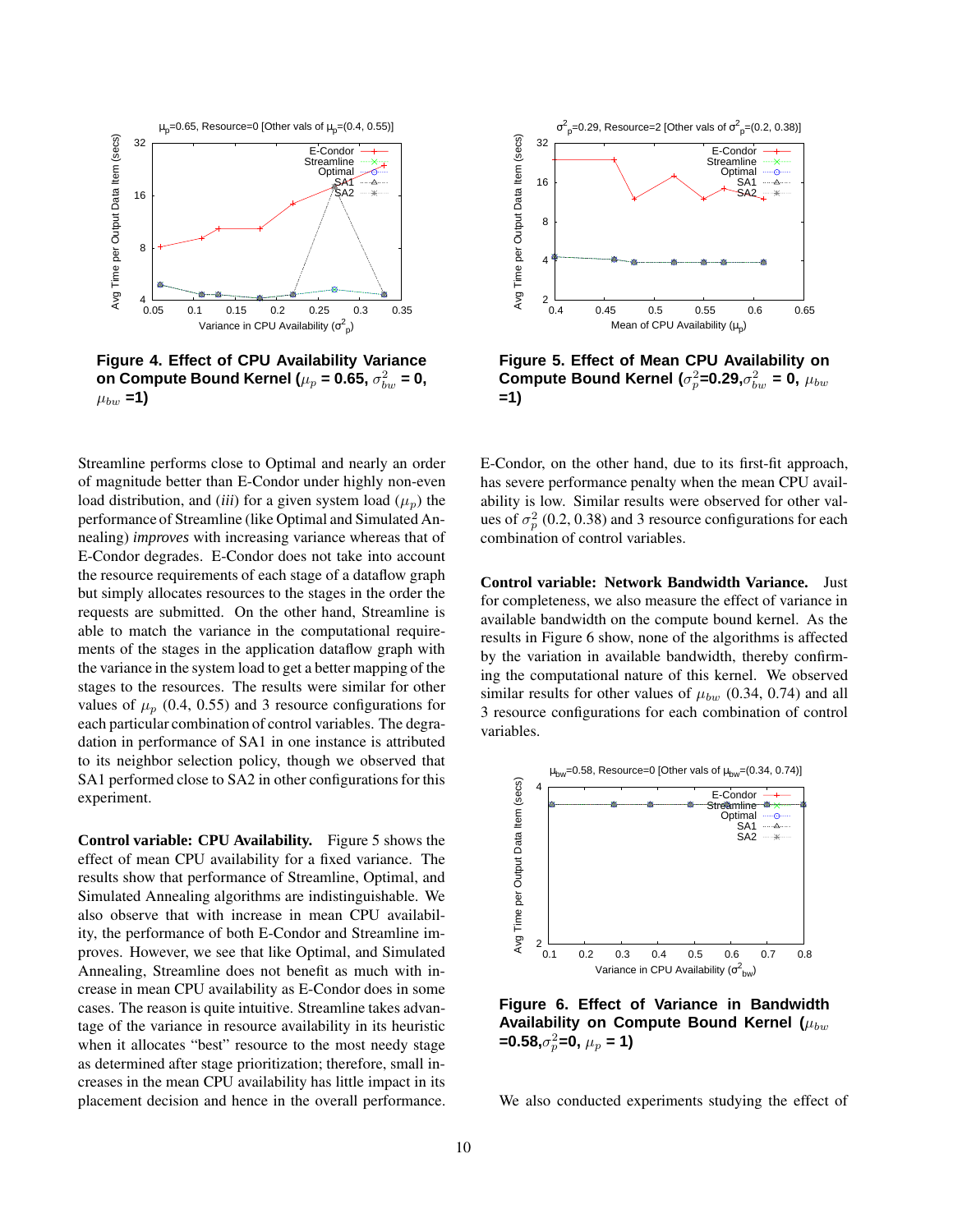network bandwidth availability for 3 different fixed values of  $\sigma_{bw}^2$  (0.32, 0.58, 0.76). These results show (not presented here) the performance of all algorithms to be equivalent for the compute bound kernel, as we expected.

In summary, we observe that for the compute bound kernel, performance of Streamline is close to Optimal and SA2, and an order of magnitude better than E-Condor. Moreover, the performance of SA1 is close to Optimal in most cases. This implies that for the compute bound kernel, even a Simulated Annealing algorithm that examines fewer states (SA1) performs close to Optimal. The reason for this is that for the compute bound kernel, the performance of a particular stage is not dependent on the placement of other stages. Therefore, even a simple random neighbor selection policy performs well.

#### **5.6.2 Communication-Bound Kernel**



**Figure 7. Kernel of Distributed Surveillance Application (Communication Bound)**

Figure 7 shows the communication-bound kernel used for this set of micro measurements. In this kernel, a synthetic *Filter* function is used. The filter function receives large amounts of data (video images plus their boundaries) from two *edge detectors*. The filter function selects the subset of the input to send on to a *motion detector* for higher level inference.

**Control variable: Network Bandwidth Variance.** Figure 8 shows the effect of non-uniform bandwidth for the five schedulers. We observe that performance of SA1 is in between E-Condor and Optimal. This demonstrates that for commmunication bound kernel, a Simulated Annealing algorithm needs to explore a relatively larger part of the search space in order for its performance comparable to Optimal as in SA2. In contrast, Streamline heuristic performs close to Optimal and better than SA1. In addition, Streamline out-performs E-Condor by a factor of four under high variance. We also note that Streamline's performance improves under non-uniform load condition due to efficient placement of stages. We observed similar results for other values of  $\mu_{bw}$  (0.34, 0.74) and all 3 resource configurations for each combination of control variables.



**Figure 8. Effect of Bandwidth Availability Vari**ance on Communication Bound Kernel ( $\mu_p$  = **1,**  $\sigma_p^2$  = **0,**  $\mu_{bw}$  = **0.58**)



**Figure 9. Effect of Mean Bandwidth Availabil-** $\boldsymbol{\mu}$  ty on Communication Bound Kernel ( $\sigma_p^2$ =0, $\mu_p$  $=$  **1**,  $\sigma_{bw}^2 = 0.32$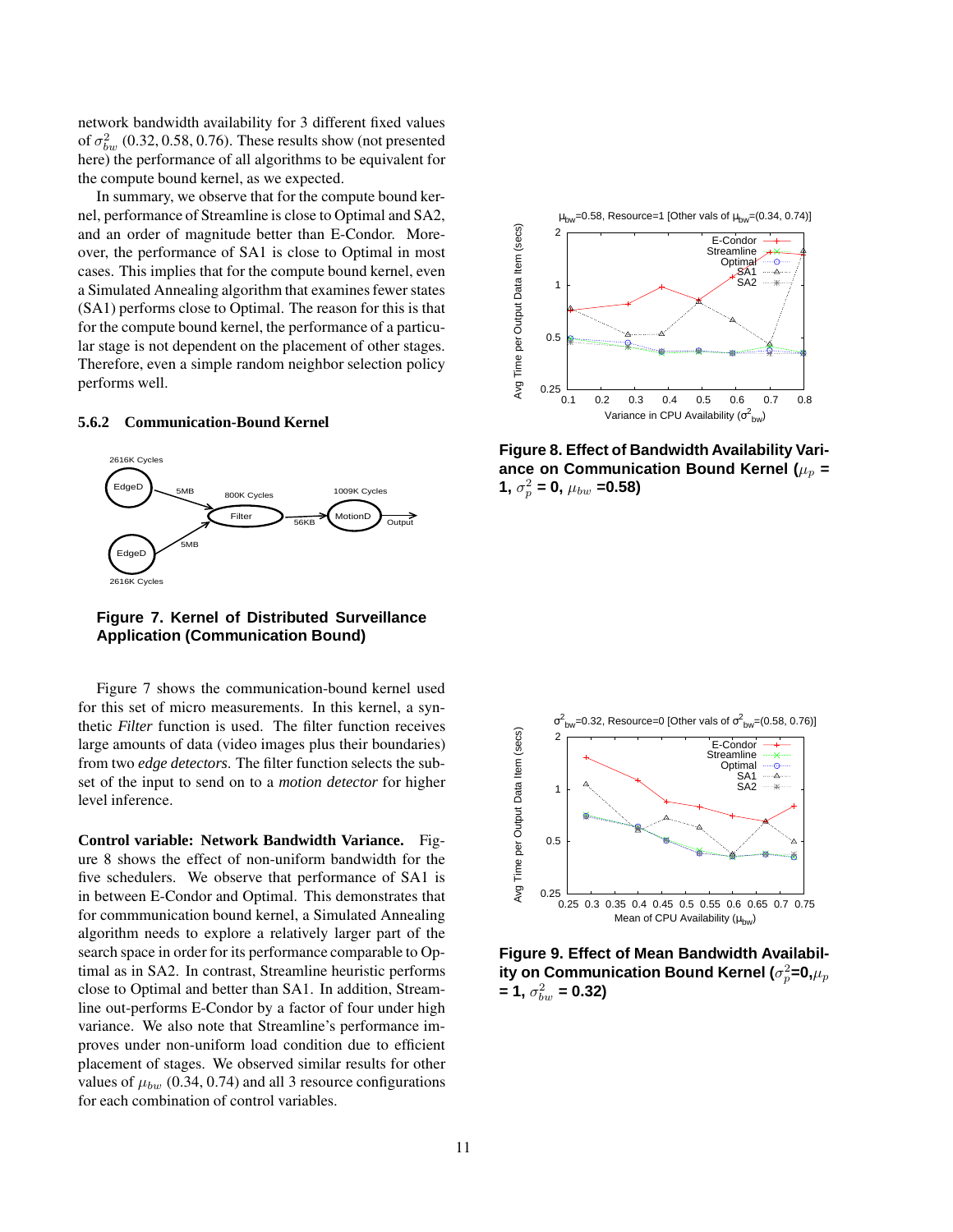**Control variable: Network Bandwidth Availability.** Figure 9 shows the effect of network bandwidth availability on the performance of the five schedulers. The performance of all the algorithms improve in general with increase in mean bandwidth. However, we observe that SA1 performs worse than SA2 in many cases signifying the importance of neighbor selection and length of annealing schedule of a Simulated Algorithm, particularly for communication intensive dataflow graphs. Streamline, in contrast, performs close to Optimal and SA2 in all instances. The performance advantage of Streamline is attributed to the heuristic algorithm in which we take into account computation and communication requirements of different stages as well as dynamic resource availability. We observed similar results for other values of  $\sigma_{bw}^2$  (0.58, 0.76) and 3 resource configurations for each combination of control variables.



**Figure 10. Effect of CPU Availability Variance** on **Communication** Bound Kernel ( $\mu_p$  = 0.4,  $\sigma_{bw}^2 = 0$ ,  $\mu_{bw} = 1$ )

**Control variable: CPU Variance.** Figure 10 shows that the communication bound kernel gives similar performance under varying computational load conditions for all the algorithms, thus confirming its communication intensive nature. We observed similar results for other values of  $\mu_p$ (0.55, 0.65) and 3 resource configurations for each combination of control variables. We also observed that CPU availability has little effect on the relative performance of all the algorithms for the communication bound kernel (graphs not presented here).

Through these micro measurements we have established that Streamline performs significantly better than E-Condor in general, and especially under non-uniform load conditions. Moreover, performance of Streamline is comparable to the Optimal and SA2 algorithms. We also establish that for a communication bound kernel, SA2 performance is better than SA1, thereby illustrating the relative importance

of *neighbor selection* and *annealing schedule* strategies for communication intensive dataflow graphs.

In the next subsection, we evaluate the scalability of Streamline scheduler in handling a large dataflow graph.

#### **5.7 Scalability**



**Figure 11. Video-based Tracking Dataflow Graph**

For the scalability study, we consider a video-based tracking application where multiple camera feeds are analyzed to identify any suspicious activity. We build a representative dataflow graph for a video-based tracking application by combining our basic building blocks, *Collage*, *EdgeDetect*, *MotionDetect*, and *FD/FR* as shown in Figure 11. The application represents a scenario where streaming data from sensors are fed into an edge detector, merged near the source and are processed through successive stages of face detection, recognition and motion detection in order to derive some higher level hypothesis.

We measure the average time taken per output data item for a 3 stage (2 *EdgeD*, 1 *Collage*), 4 stage (2 *EdgeD*, 1 *Collage*, 1 *FD/FR*), 7 stage (4 *EdgeD*, 2 *Collage*, 1 *FD/FR*) and 15 stage (8 *EdgeD*, 4 *Collage*, 2 *FD/FR*, 1 *MotionD*) dataflow graph with different algorithms. We performed the experiments on 15 nodes (1 processor in each node) with a particular choice of control parameters ( $\mu_{bw} = 0.55$ ,  $\sigma_{bw}^2 =$ 0.49,  $\mu_p = 0.55$ ,  $\sigma_p^2 = 0.27$ ) that falls within the range used in the micro measurements, so as not to bias the experiment in favor of any one particular algorithm. Because of the computational complexity of the Optimal algorithm, we did not evaluate it for the 15 stage dataflow graph.

The results (see Figure 12) show that (*i*) because of the introduction of a computation intensive stage *FD/FR*, all algorithms show an increase in the average time per output data item, when the number of stages increases from 3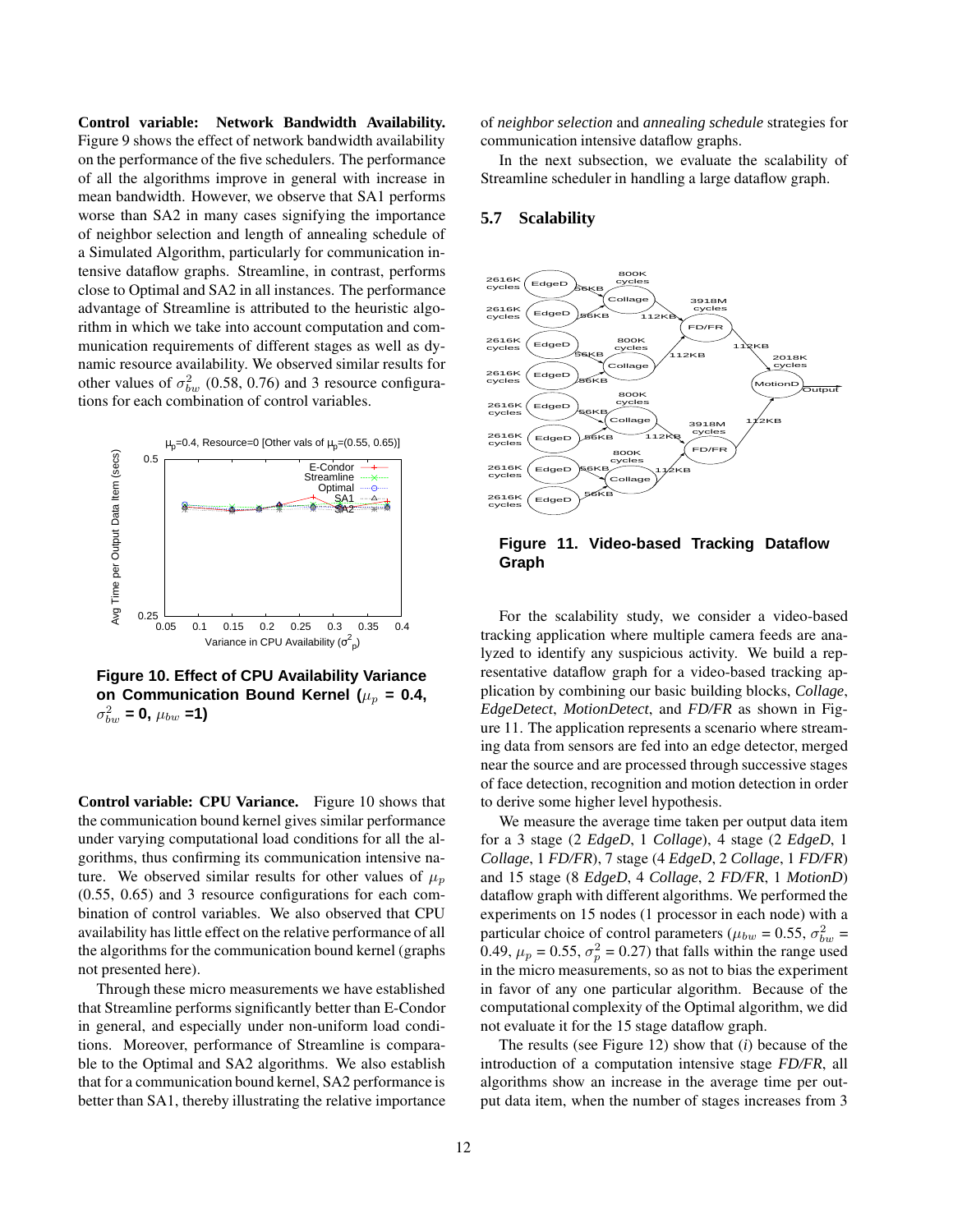

**Figure 12. Effect of Increase in Number of Stages on Average Time per Output Data Item**

to 4; (*ii*) Streamline performs close to Optimal and about 12% better than SA1 and SA2 for 4 stage dataflow graph. This degradation in Simulated Annealing performance is attributed to our neighbor selection policy when the number of resources is more than the number of stages; (*iii*) For the 7 stage dataflow graph, E-Condor takes close to 50% more time than Streamline; (*iv*) Streamline performs close to Simulated Annealing algorithms even when number of stages more than doubles from 7 to 15.

This demonstrates that as the number of stages increase, Streamline is able to allocate resources better by taking into account non-uniform resource availability and the application needs. We also observe that SA1 performs as good as SA2 due to the computation intensive nature of the scalability graph, in consistent with our findings from the micro measurements.

Finally, we compare the relative time taken by the different scheduling algorithms for the dataflow graph presented above. We measured the scheduling time of Streamline, SA1 and SA2 for the 3, 4, 7, and 15 stage dataflow graph. We also report the scheduling time for the Optimal algorithm for 3, 4, and 7 stage dataflow graphs. The numbers presented, in Figure 13, are an average over 15 consecutive scheduling runs.

Frpm Figure 13, we observe that Streamline has very small execution time (91 milliseconds for 15 stage dataflow graph). The execution time scalability of SA1 is comparable to Streamline, whereas SA2 takes much longer (88 seconds) for 15 stage dataflow graph. The variance in execution time across different runs was observed to be very small ( $< 3.5\%$  for SA2,  $< 2.5\%$  for SA1, and  $< 0.01\%$  in case of Streamline and Optimal). We conclude that Streamline has performance comparable to SA2 with much smaller execution time, making it suitable for dynamic environment of the grid.



**Figure 13. Effect of Increase in Number of Stages on Scheduling Time**

## **6 Related Work**

Scheduling in grid has primarily focused on providing support for batch-oriented jobs (See Nabrzyski, et al. [22] for a survey of current grid schedulers). A wide variety of meta-schedulers and resource brokers using Globus Toolkit [14] have been developed by other research projects such as Condor[4], Legion[7], and Nimrod-G [5]. Most of these schedulers developed out of needs to support scientific batch-oriented applications. As we mentioned earlier, such schedulers do not address the needs of streaming applications. However, through the E-Condor architecture we have shown how these batch schedulers can be used to allocate resources for streaming applications. We have used E-Condor, in addition to Optimal and Simulated Annealing algorithms, as a baseline scheduler in experimental evaluation of Streamline.

Middleware efforts for streaming applications have started gaining attention in the grid community only recently. GATES [9] provides middleware-support for dynamically adapting a streaming application based on the observed processing rates in individual stages. A companion paper [8] describes a middleware for deploying the stages of a generic application, processing stream data, to grid resources. The middleware uses the available communication bandwidth among the nodes to determine an assignment that will result in the best use of the resources under the assumption that earlier stages of the pipeline would need more communication bandwidth. Streamline is a more comprehensive framework for scheduling a streaming application to grid resources taking into account the application characteristics as well as the computational resources available from the grid.

At some level, coarse-grain dataflow graphs of streaming applications resemble task-graphs that have been the focus of multiprocessor scheduling work from the 70's. The ob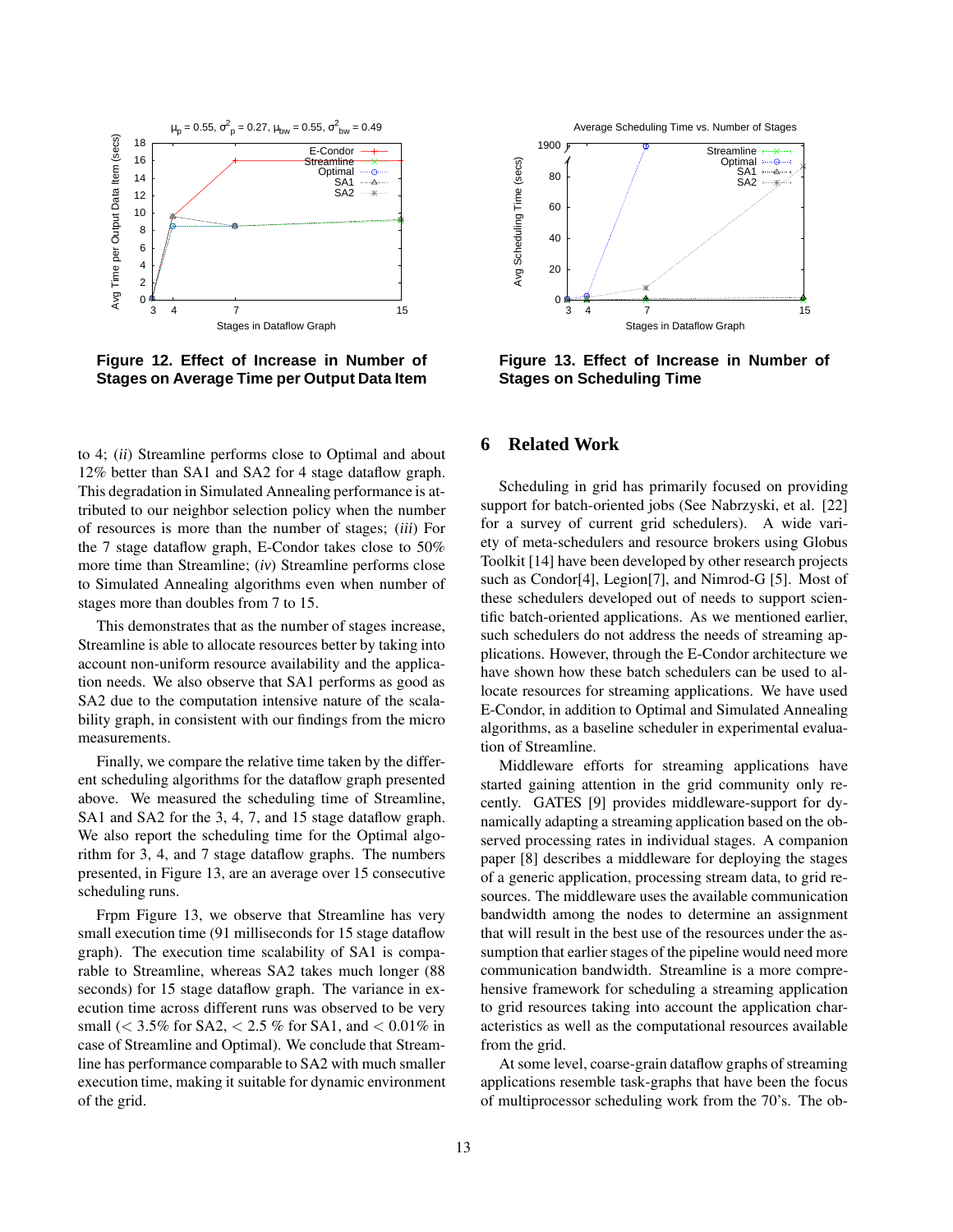jective in task-graph scheduling is to minimize the total execution time of the application (represented as a task-graph) on a multiprocessor. The classical approach, called *list scheduling* [2, 11], (and its variants [17, 23, 18]), creates an ordered list of task-graph nodes by assigning them priorities based on certain properties. These priorities are then used to assign the tasks to processors such that each task is started at the earliest possible time commensurate with its priority. The specifics of the algorithms vary in the way priorities are assigned to task-graph nodes including HLF (Highest Level First), LP (Longest Path), LPT (Longest Processing Time), and CP (Critical Path) [16, 24, 20]. The task-graph scheduling problem has also been studied by some research groups for systems with non-uniform resource availability [26, 27]. The scheduling of streaming applications on the grid differs from task-graph schedulers in many ways. First, streaming applications are continuous in nature; therefore, all the stages of the application have to be scheduled to run concurrently. Second, the grid framework does not allow the level of control over the individual resources (for e.g. the operating system scheduler on a node) as assumed by such multiprocessorscheduling work. Third, there could be significant non-uniformity of computational resources (processing and communication bandwidths) leading to additional complexity in resource allocation on the grid.

Stream processing has also been the focus of recent database research [10, 1, 3, 6]. Tools and techniques for the efficient handling of "continuous queries" on stream data are the objectives in such work, while our work focuses on scheduling streaming applications on grid resources.

### **7 Conclusion**

In this paper, we have presented a scheduling heuristic, *Streamline*, that takes as input (a) computation and communication requirements of the various stages of a streaming application represented as a coarse-grain dataflow graph, (b) any application-specified constraints, and (c) the current resource (processing and bandwidth) availability. We have designed Streamline over an existing grid framework using Globus Toolkit [14].

We have compared Streamline with an Optimal placement and Simulated Annealing algorithms. In addition, to serve as a baseline for a comparative study, we have also developed a streaming application scheduler, *E-Condor*, built using existing grid scheduler Condor[4]. We have performed experimental studies and shown that Streamline performs close to Optimal and outperforms E-Condor by nearly an order of magnitude on compute-bound kernels under non-uniform CPU availability, and by a factor four on communication-bound kernels under non-uniform network bandwidth availability. Through two different choices of parameters for Simulated Annealing, we have also shown that the choice of neighborselection and annealing schedule of a Simulated Annealing algorithm has a relatively larger impact for a communication intensive dataflow graph than for a computation intensive dataflow graph. The study has also shed light on the scalability of Streamline for largescale streaming applications and shows its performance to be close to Simulated Annealing algorithm, with smaller scheduling time.

While Streamline does the placement for such streaming applications, it is clear that the application dynamics may result in the computation and communication characteristics of the application changing over time. Perhaps even the dataflow graph of the application could change over time with the addition and deletion of new stages to the pipeline. If the application characteristics that are profiled and used in the placement are considered the "typical" (for e.g. mean) values for the respective stages, then the mapping given by Streamline would result in an acceptable level of performance despite this dynamism. Nevertheless, it is important to consider the impact of the application dynamism and the consequent adaptation of the scheduling heuristic. Such a adaptive scheduling heuristic is part of our future work.

### **References**

- [1] D. Abadi, D. Carney, U. Cetintemel, M. Cherniack, C. Convey, S. Lee, M. Stonebraker, N. Tatbul, and S. Zdonik. Aurora: A new model and architecture for data stream management. *VLDB Journal*, 12(2):120–139, August 2003.
- [2] T. Adam, K. Chandy, and J. Dickson. A comparison of list schedules for parallel processing systems. *Communications of the ACM*, 17(12):685–690, Dec 1974.
- [3] M. Balazinska, H. Balakrishnan, and M. Stonebraker. Contract-based load management in federated distributed systems. In *1st Symposium on Networked Systems Design and Implementation (NSDI)*, San Francisco, CA, March 2004.
- [4] R. Boer. Resource management in the Condor system. Master's thesis, Delft University of Technology, 1996.
- [5] R. Buyya, D. Abramson, and J. Giddy. Nimrod/g: An architecture for a resource management and scheduling system in a global computational grid. *High Performance Computing (HPC) ASIA*, 2000.
- [6] S. Chandrasekaran, O. Cooper, A. Deshpande, M. J. Franklin, J. M. Hellerstein, W. Hong, S. Krishnamurthy, S. R. Madden, F. Reiss, and M. A. Shah. Telegraphcq: continuous dataflow processing. In *Proceedings of the 2003 ACM SIGMOD international conference on Management of data (SIGMOD'03)*, 2003.
- [7] S. J. Chapin, D. Katramatos, J. Karpovich, and A. drew S. Grimshaw. The Legion resource management system. In *Job Scheduling Strategies for Parallel Processing*, pages 162–178. Springer Verlag, 1999.
- [8] L. Chen and G. Agrawal. Resource allocation in a middleware for streaming data. In *2nd Workshop on Middleware*